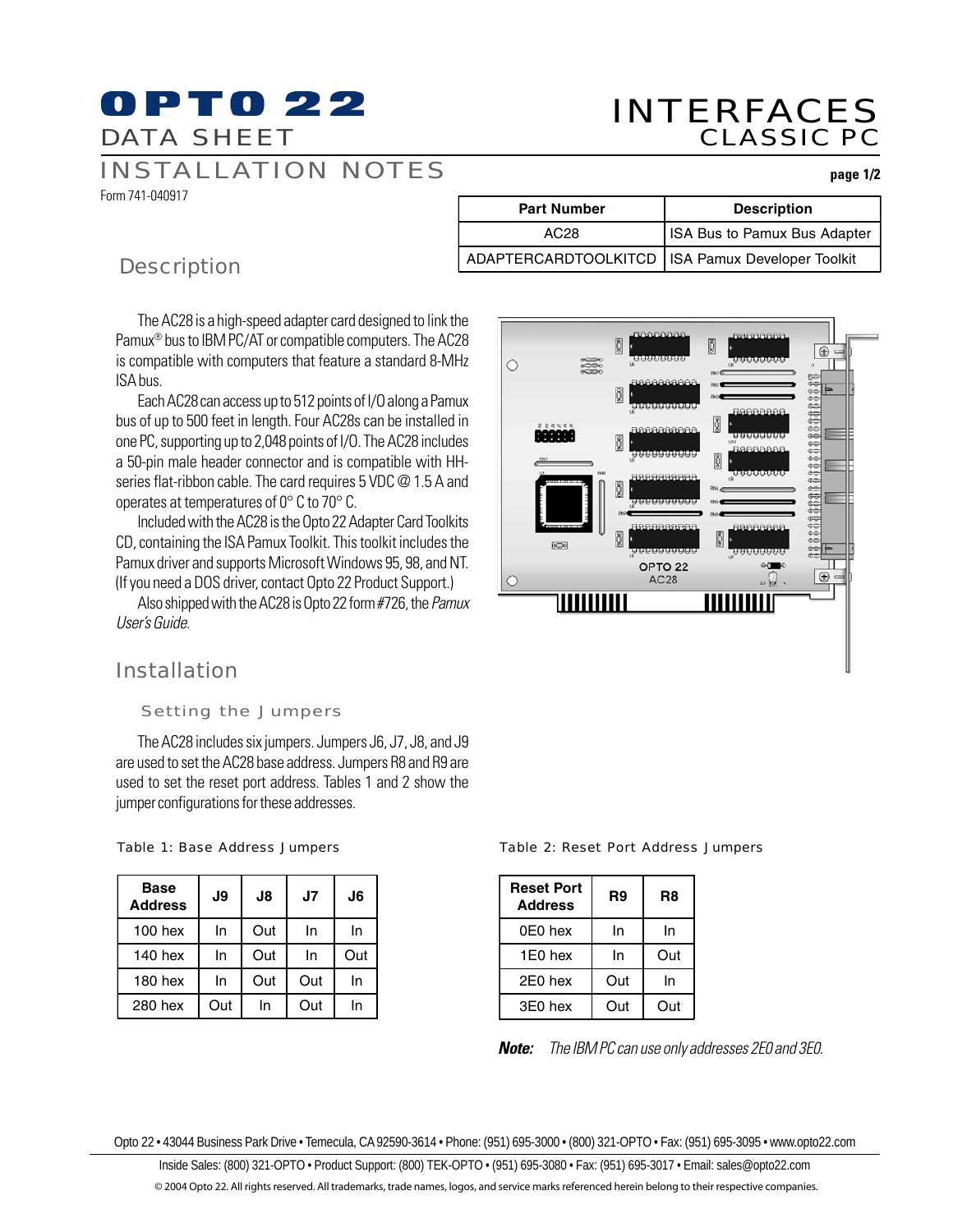# **OPTO 22** DATA SHEET

# INTERFACES CLASSIC PC

INSTALLATION NOTES

Form 741-040917

**page 2/2**

# Installation (continued)

## Installing Hardware

The AC28 adapter card installs into any ISA expansion slot of an IBM PC/AT or compatible computer.

- 1. Turn off the computer. Remove the power cord and the computer's cover.
- 2. Before handling the AC28, discharge excess static electricity by touching the computer's metal chassis.
- 3. Follow instructions in your computer's documentation for installing an ISA expansion card such as the AC28.

### Installing Software

To install the Pamux driver, insert the Opto 22 Adapter Card Toolkits CD into your CD-ROM drive. The installer should open automatically; if it does not, open the file setup.exe. Follow instructions to install the toolkit for the AC28.

If you have any questions about Pamuxproducts, contact Opto 22 Product Support at 800-835-6786 or 951-695-3080, Monday through Friday, 8 a.m. to 5 p.m. Pacific Time.

# Acknowledgment Data

You can identify the last board communicated with by using acknowledge lines. The acknowledgment data is read at the reset port address. This Pamux feature works only with the following revisions of Pamux boards:

- AC28: Revision C or later
- B4: Revision Lor later
- B5: Revision J or later
- B6: Revision G or later

Refer to Table 3 as a guide to using this feature.

### Table 3: Communication Acknowledgment

| <b>PAMUX Configuration</b>                                 | Data      |
|------------------------------------------------------------|-----------|
| Old AC28 with no connection or any board                   | FF hex    |
| New AC28 with no connection or an old<br>Pamux brain board | $00$ hex  |
| New AC28 with new B4                                       | $01$ hex  |
| New AC28 with new B5                                       | $02$ hex  |
| New AC28 with new B6                                       | $0.3$ hex |

Opto 22 • 43044 Business Park Drive • Temecula, CA 92590-3614 • Phone: (951) 695-3000 • (800) 321-OPTO • Fax: (951) 695-3095 • www.opto22.com

Inside Sales: (800) 321-OPTO • Product Support: (800) TEK-OPTO • (951) 695-3080 • Fax: (951) 695-3017 • Email: sales@opto22.com

© 2004 Opto 22. All rights reserved. All trademarks, trade names, logos, and service marks referenced herein belong to their respective companies.

Dimension and specifications are subject to change. All products and/or company names throughout this data sheet are generally trademarks or registered trademarks of their respective companies.